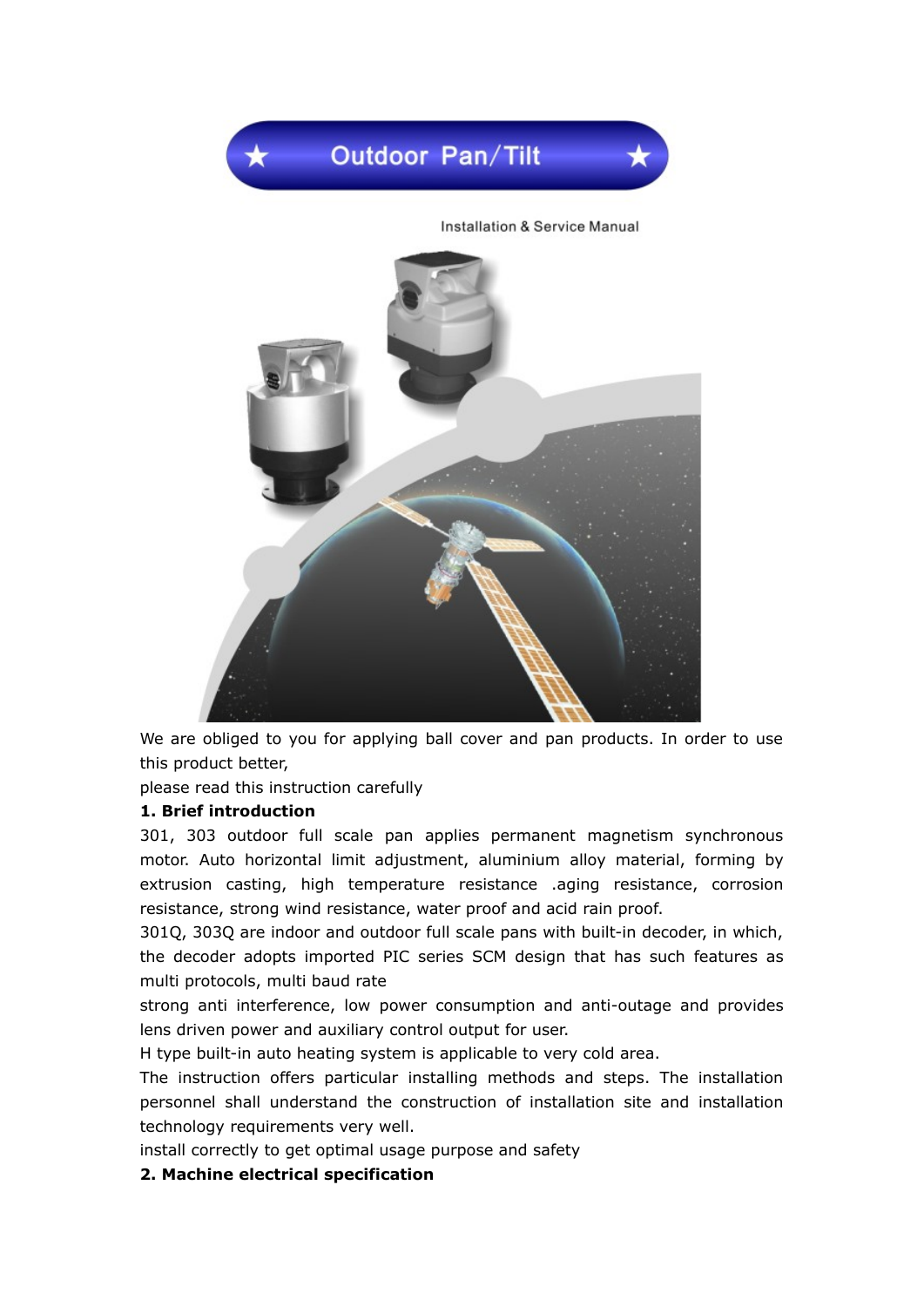| item           | 301/303                                       | 301Q/303Q                            |  |  |
|----------------|-----------------------------------------------|--------------------------------------|--|--|
| Input voltage  | 24VAC/220VAC/110VAC                           | 24VAC                                |  |  |
| Working        |                                               |                                      |  |  |
| voltage of     | 12VDC 500ma                                   |                                      |  |  |
| vidicon camera |                                               |                                      |  |  |
| lens control   |                                               | ±12VDC focus, zoom, aperture         |  |  |
| Communication  |                                               | RS-485 half-duplex bus line          |  |  |
| control mode   |                                               |                                      |  |  |
| Rotating angle | Max, horizontal: $350''$ , vertical: $\pm 35$ |                                      |  |  |
| Rotating speed | Horizontal 7°/s, vertical 2°/s                |                                      |  |  |
| Rotating limit | External limit pole adjustable                |                                      |  |  |
| Matched wire   | $>$ 0.5% $\rm mm$ <sup>2</sup> wire           |                                      |  |  |
| Load           | Horizontal 25kg, vertical 12kg                |                                      |  |  |
| Function input | 1. auto 2 left 3. right 4.                    | 1.24VAC, 2.24VAC, 3.485+, 4.485-. 5. |  |  |
| plug           | up 5, down 6. common                          | VIDEO+,6 VIDEO                       |  |  |
| Working        |                                               |                                      |  |  |
| temperature    | Ordinarily type:-15C-55°CHype:-40°C-55°C      |                                      |  |  |
| Material       | Formed by aluminum alloy extrusion casting    |                                      |  |  |

## **3.lnstallation and connection of dome pan:**



#### **4. Built-in decoder setting**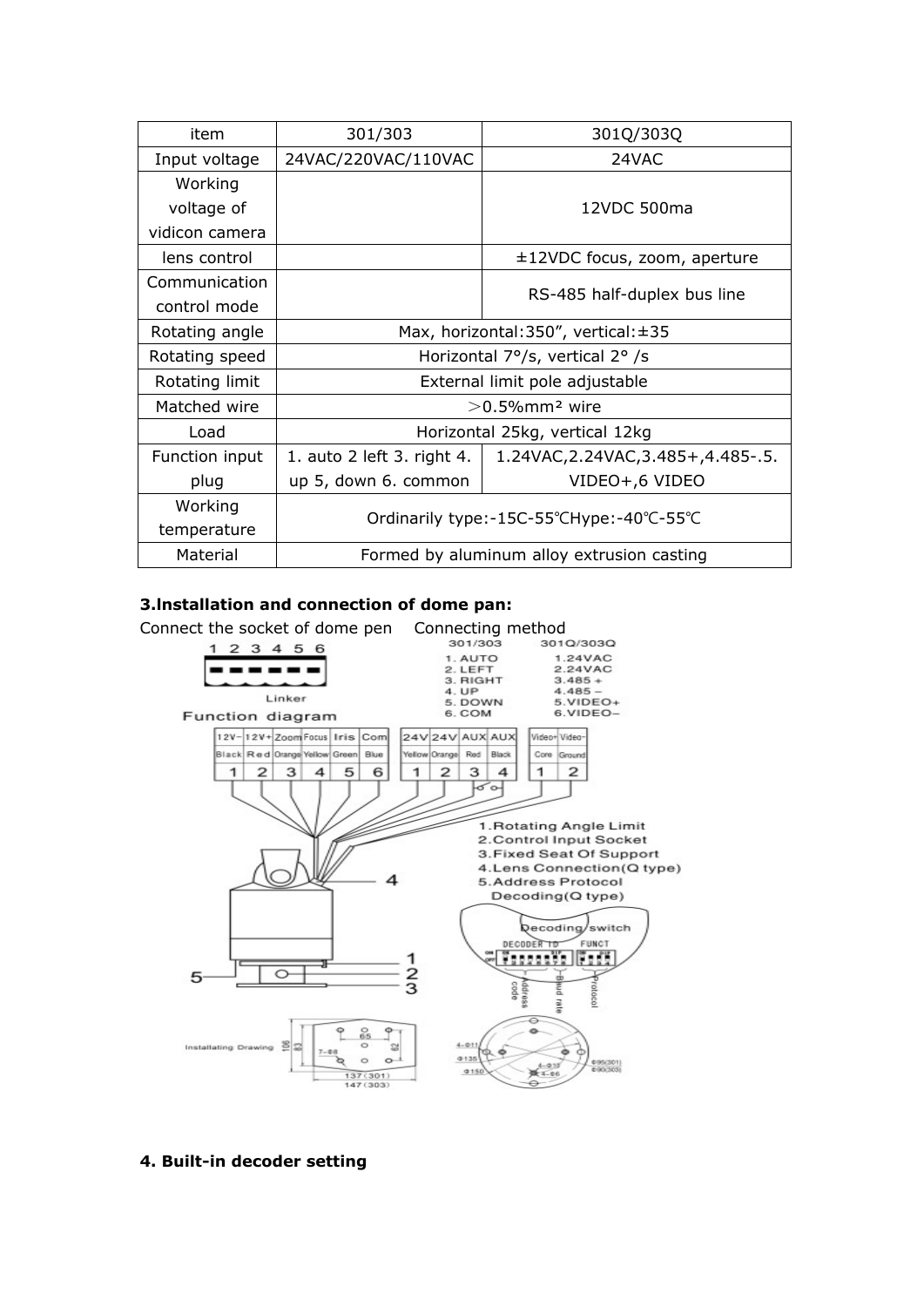

4. 1 wiring and switch position of decoding board

4. 2 Address setting: (dial switch 1-6 is address code setting) Address code is 6 bits BC, the corresponding is the sum of each dial switch ON position, which can be total 64 routes 57 routes are  $57=1++8+16+32$  and the corresponding bit is ON



4.3 Baud rate setting: ( dial switch 7-8 is baud rate setting)

| Decoding setup | Baud rate | Decoding setup | Baud rate |
|----------------|-----------|----------------|-----------|
| ON             | 1200      | <b>ON</b>      | 4800      |
| <b>OFF</b>     |           | <b>OFF</b>     |           |
| ON             | 2400      | 0 <sub>N</sub> | 9600      |
| <b>OFF</b>     |           | <b>OFF</b>     |           |

#### 4.4 A Communication agreement setting(15 protocol)

| No | <b>FUNCT</b>          | Communication  | Baud | Scope of application             |  |
|----|-----------------------|----------------|------|----------------------------------|--|
|    |                       | agreement      | rate |                                  |  |
|    | 0FF<br>ОN             | PELCO-D        | 9600 | Pelco series monitoring system   |  |
| 2  | 0 <sub>FF</sub><br>ОN | PELCO-P        | 9600 | Pelco series monitoring system   |  |
|    | 0 <sub>FF</sub><br>OΝ | <b>SAMSUNG</b> | 9600 | Samsung series monitoring system |  |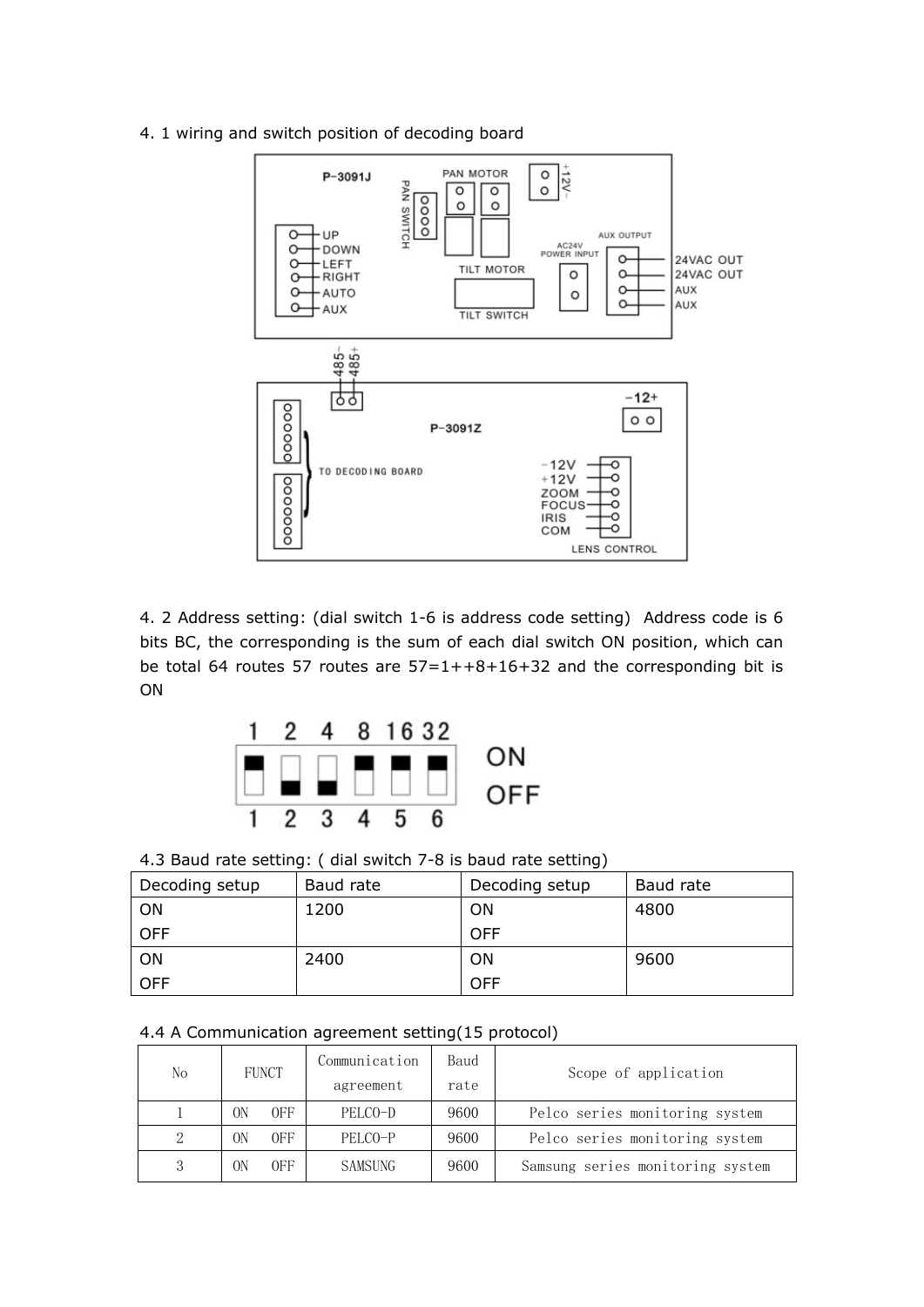| $\overline{4}$ | ΟN <sub>1</sub> | <b>OFF</b> | Philips        | 2400 | Philips HD video recorder      |  |  |
|----------------|-----------------|------------|----------------|------|--------------------------------|--|--|
| 5              | 0 <sub>N</sub>  | 0FF        | RM110          | 9600 | Kejia monitoring equipment     |  |  |
| 6              | 0N              | 0FF        | $CCR-20G$      | 4800 | PICASO monitoring equipment    |  |  |
| 7              | 0N              | 0FF        | HY, ZR         | 9600 | Coin HD video recorder         |  |  |
| 8              | 0N              | <b>OFF</b> | <b>KALATEL</b> | 9600 | KALATEL monitoring equipment   |  |  |
| 9              | 0 <sub>N</sub>  | <b>OFF</b> | $KRE-301$      | 9600 | Kodicom monitoring equipment   |  |  |
| 10             | 0N              | 0FF        | <b>VICON</b>   | 9600 | Vicon monitoring equipment     |  |  |
| 11             | 0 <sub>N</sub>  | 0FF        | $ORS-10$       | 2400 | PICASO monitoring equipment    |  |  |
| 12             | 0 <sub>N</sub>  | <b>OFF</b> | PANASONIC      | 9600 | Panasonic monitoring system    |  |  |
| 13             | 0N              | <b>OFF</b> | <b>PIH717</b>  | 9600 | LILIN monitoring equipment     |  |  |
| 14             | 0N              | 0FF        | Eastern        | 1200 | Eastern HD video recorder      |  |  |
| 15             | 0 <sub>N</sub>  | <b>OFF</b> | Auto-selection | 9600 | Auto-matching control protocol |  |  |

# 4.5 Equipment setting

 Self-inspection function setting carries out self-inspection control to pan and lens through decoding

| Dial switch setting | Function     | Dial switch setting | Function |
|---------------------|--------------|---------------------|----------|
| ON                  | <b>UP</b>    | ON                  | IRIS+    |
| <b>OFF</b>          |              | <b>OFF</b>          |          |
| ON                  | <b>DOWN</b>  | ON                  | IRIS-    |
| <b>OFF</b>          |              | <b>OFF</b>          |          |
| ON                  | <b>LEFT</b>  | ON                  | FOCUS+   |
| <b>OFF</b>          |              | <b>OFF</b>          |          |
| ON                  | <b>RIGHT</b> | ON                  | FOCUS-   |
| <b>OFF</b>          |              | <b>OFF</b>          |          |
| ON                  | <b>AUTO</b>  | ON                  | $ZOOM+$  |
| <b>OFF</b>          |              | <b>OFF</b>          |          |
| ON                  | AUX1         | ON                  | ZOOM-    |
| <b>OFF</b>          |              | <b>OFF</b>          |          |

# **5. Wiring mode and terminal resistance**

Adopt daisy chain type connection for each equipment according to Rs485 industrial bus standard. Both ends should connect with 120 terminal resistance, (see fig. 1): simple connection may adopt fig. 2, but the distance of"D" section shall not over 7m and the terminal resistance must connect to the equipment with longest distance (see fig. 2)

# **6. Notice and maintenance:**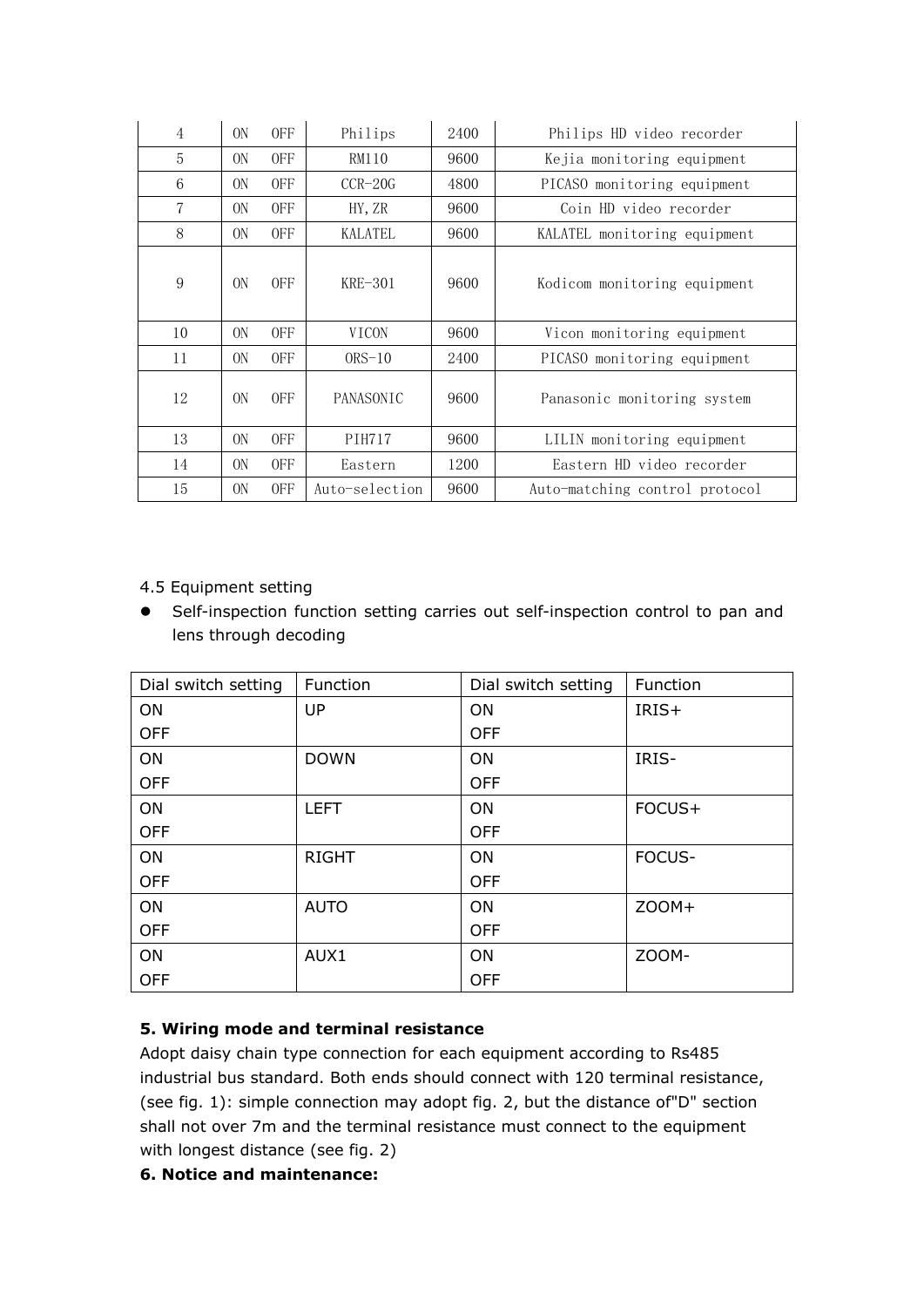6.1 Pay attention to use indicated supply voltage in the instruction. Do not insert high voltage power, otherwise, it will burn out the equipment

6.2 The horizontal rotation of dome pan core shall not exceed 356, otherwise the inner wiring may wrap resulting in failures

6.3 Dome pan can not be under auto working state for long time

# **7. Common defaults:**

A. Power indicator off

Cause: working power is off or incorrect

B. Decoder cannot be controlled

Cause: Polarity of communication control line of decoder is inverse

Control protocol of decoder is incorrect

Communication baud rate of decoder is incorrect:

Address code of decoder is incorrect (if the switch setting of address code is in conformity with vidicon camera address controlled by host computer: some addresses of No. 1 vidicon camera of host computer is 0, No.0 vidicon camera of hot computer is 1)

The communication line is too long or its signal is too low, and connect resistance in no accordance with specification

C. Pan and lens do not work

Cause: Wiring of pan and lens is incorrect

Working voltage of pan and lens is unmatched

D. Vidicon camera has no image after switching on for a few minutes

Cause: the power of vidicon camera is too large so that decoder cannot supply normal working current for vidicon camera

E. Decoder cannot be controlled after switching on for a few minutes

Cause: Actual working voltage of decoder is too low

Load of decoder is too la

F. It is hard to control after operating dial switch so restart power

| User      |                                                                                                                                                                                                  | Address |         | Tel  |  |
|-----------|--------------------------------------------------------------------------------------------------------------------------------------------------------------------------------------------------|---------|---------|------|--|
| Marketing |                                                                                                                                                                                                  |         |         | Date |  |
| Unit      |                                                                                                                                                                                                  |         |         |      |  |
| Product   |                                                                                                                                                                                                  |         | Machine |      |  |
| Model     |                                                                                                                                                                                                  |         | No.     |      |  |
| Notice    | Please do not scrap the number on machine, otherwise well not<br>service or replace. If you have any quality problem, contact<br>distributor to replace or repair based on this service card and |         |         |      |  |

Service Card of Pan